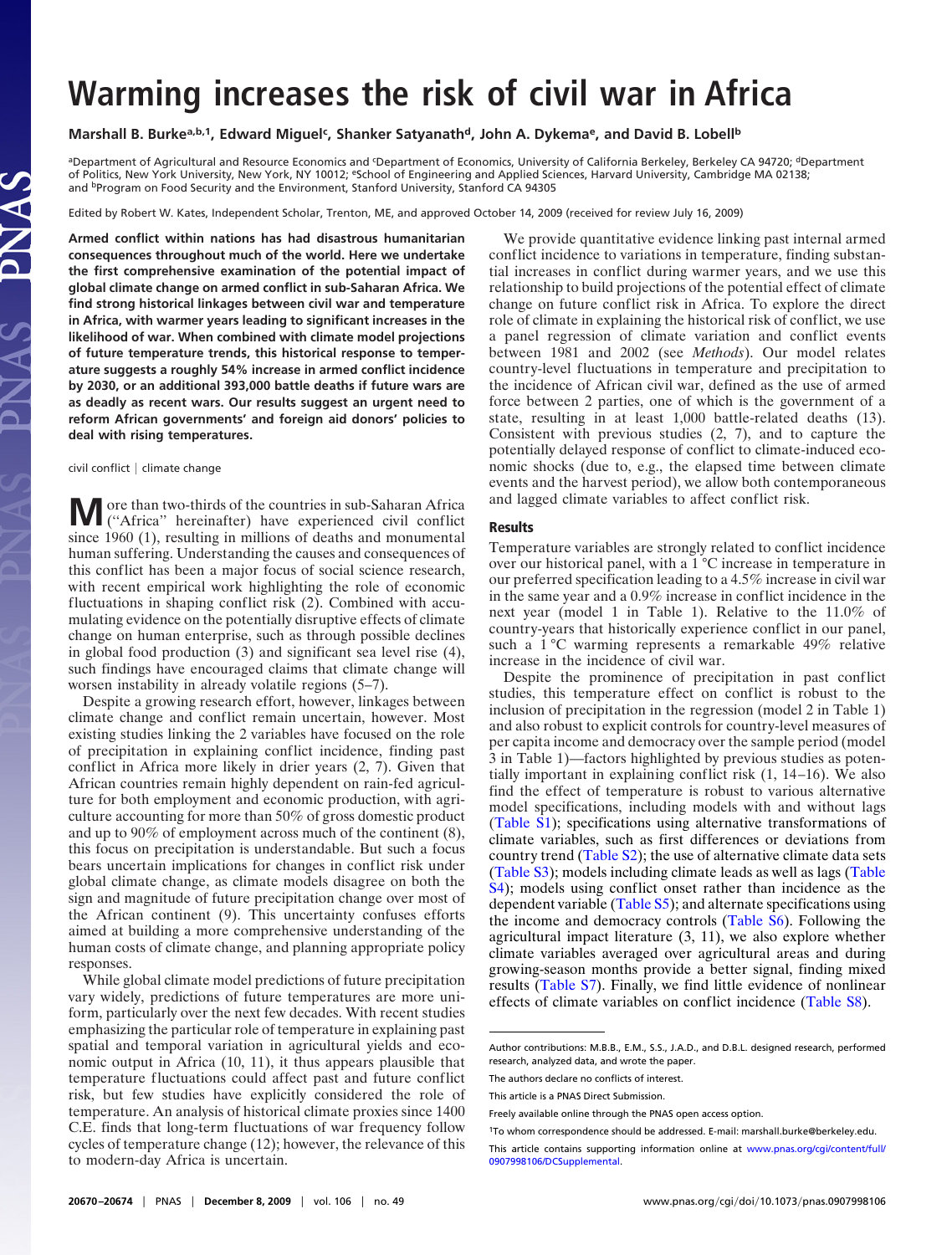## **Table 1. Regression coefficients on climate variables, with civil war as a dependent variable**

| Variable                            | Model 1     |           | Model 2     |           | Model 3     |           |
|-------------------------------------|-------------|-----------|-------------|-----------|-------------|-----------|
|                                     | Coefficient | <b>SE</b> | Coefficient | <b>SE</b> | Coefficient | <b>SE</b> |
| Temperature                         | $0.0447**$  | (0.0218)  | $0.0430*$   | (0.0217)  | $0.0489*$   | (0.0275)  |
| Temperature lagged 1 year           | 0.00873     | (0.0210)  | 0.0132      | (0.0233)  | 0.0206      | (0.0298)  |
| Precipitation                       |             |           | $-0.0230$   | (0.0519)  | 0.0165      | (0.0848)  |
| Precipitation lagged 1 year         |             |           | 0.0250      | (0.0489)  | 0.0278      | (0.0811)  |
| Per capita income lagged 1 year     |             |           |             |           | $-0.0266$   | (0.0258)  |
| Political regime type lagged 1 year |             |           |             |           | $-0.000538$ | (0.00576) |
| Constant                            | $-1.514$    | (0.923)   | $-1.581*$   | (0.854)   | $-1.872$    | (1.254)   |
| Observations                        | 889         |           | 889         |           | 815         |           |
| $R^2$                               | 0.657       |           | 0.657       |           | 0.389       |           |
| <b>RMSE</b>                         | 0.193       |           | 0.193       |           | 0.241       |           |

Coefficients represent effect of temperature (°C) and precipitation (m) on civil war in Africa, 1981–2002. All regressions include country fixed effects to control for time-invariant country characteristics; Models 1 and 2 include country time trends to control for time-varying country characteristics. Model 3 includes lagged income (\$1,000) and political regime type [score from least democratic (–10) to most democratic (+10)] as controls, and includes a common time trend. Standard errors are robust and clustered at the country level. Asterisks indicate coefficient significance level (2-tailed): **\*\*\***, *P* .01; **\*\***, *P* .05; **\***, *P* .10.

To predict changes in the incidence of civil war under future climate change, we combine our estimated historical response of conflict to climate with climate projections from 20 general circulation models that have contributed to the World Climate Research Program's Coupled Model Intercomparison Project phase 3 (WCRP CMIP3). We focus on climate changes and associated changes in conflict risk to the year 2030, both because the host of factors beyond climate that contribute to conflict risk (e.g., economic performance, political institutions) are more likely to remain near-constant over the next few decades relative to mid-century or end of century, and because climate projections themselves are relatively insensitive to alternate greenhouse gas emissions scenarios to 2030.

The left panel of Fig. 1 shows the range of climate model projected changes in growing season precipitation and temperature for 5 African regions and the continent as a whole for 2020–2039 relative to 1980–1999, for the 18 climate models running the A1B emissions scenario. Projections of temperature change for the continent average around  $+1$  °C, with some models projecting as much as  $+1.6$  °C and some as little as  $+0.7$  °C. Precipitation projections are more variable, with climate models disagreeing on both the sign and magnitude of



**Fig. 1.** Projected changes in climate and conflict to 2030. (*Left*) Projected changes in climate to 2030 for 5 sub-Saharan Africa subregions and the region as a whole. Boxplots show the range of model ensemble projected changes for precipitation (% change, *Top*) and temperature (°C, *Bottom*), for 2020 –2039 minus 1980 –1999, based on the 18 models running the A1B scenario, with the dark vertical line representing the median, the colored boxes showing the interquartile range, and the whiskers indicating the extremes. (*Right*) Projected percentage point change in the incidence of civil war for the same period and regions, based the same climate model projections and a 10,000-run bootstrap of model 1 in Table 1. For each region, boxplot 1 represents projections including uncertainty in both climate model projections and in conflict response to climate, boxplot 2 represents uncertainty only in conflict response to climate, and boxplot 3 represents uncertainty only in climate projections. Dark vertical lines represent median projection, colored boxes show the interquartile range, and whiskers indicate the 5th–95th percentile of projections.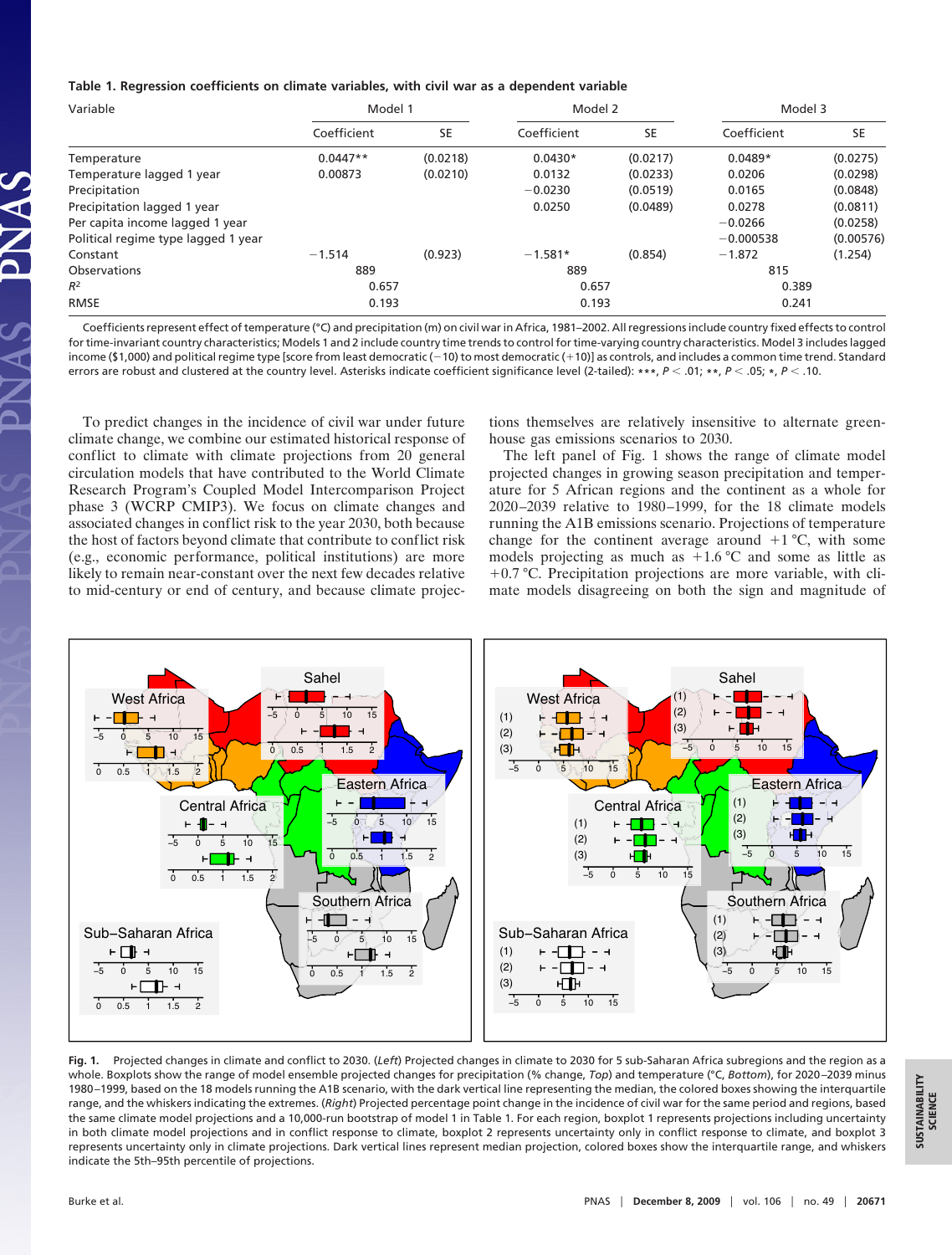### **Table 2. Projected changes in African civil war incidence to 2030, by emissions scenario**

|                | Median<br>% change | % increase<br>in civil war<br>relative to baseline | 5th-95th percentile<br>observations of<br>projected % increase | $%$ of<br>observations $< 0$ |
|----------------|--------------------|----------------------------------------------------|----------------------------------------------------------------|------------------------------|
| A1B            |                    |                                                    |                                                                |                              |
| Model 1        | 5.9                | 53.7                                               | $6.2 - 119.4$                                                  | 3.0                          |
| Model 2        | 6.1                | 55.8                                               | $2.7 - 128.8$                                                  | 4.1                          |
| A <sub>2</sub> |                    |                                                    |                                                                |                              |
| Model 1        | 5.2                | 47.4                                               | $5.4 - 101.8$                                                  | 3.0                          |
| Model 2        | 5.4                | 49.2                                               | $2.3 - 109.8$                                                  | 4.2                          |
| <b>B1</b>      |                    |                                                    |                                                                |                              |
| Model 1        | 4.8                | 43.4                                               | $5.0 - 99.4$                                                   | 3.0                          |
| Model 2        | 5.0                | 45.1                                               | $2.0 - 107.1$                                                  | 4.2                          |

Projections are for all of sub-Saharan Africa for 3 emissions scenarios, based on 10,000-run bootstrap of models 1 and 2 in Table 1, which combine uncertainty in climate model projections and in the responsiveness of conflict to climate. Eleven percent of the country-years in the 1981–2002 baseline experienced civil war.

future changes, with the median projected precipitation change near 0.

The right panel of Fig. 1 shows projections of changes in African civil war incidence to 2030, accounting for uncertainty in both climate projections and conflict response to climate. The projections are built from model 1 in Table 1, with the uncertainty of conflict response to climate derived from 10,000 bootstrap runs of the model, and climate uncertainty determined by evaluating the set of bootstrap runs across each of the 18 individual climate models running the A1B scenario, giving each model equal weight (17) (see *[SI Text](http://www.pnas.org/cgi/data//DCSupplemental/Supplemental_PDF#nameddest=STXT)*). Thus, the resulting distributions represent 180,000 predicted impacts, of which the 5th–95th percentiles are displayed.

All models predict increased conflict incidence across all regions for this 5th–95th percentile range, with a 5.9% median projected increase across the continent. Again given the 11% of country-years in our panel that experience conflict, this increase corresponds to a 54% rise in the average likelihood of conflict across the continent (Table 2). If future conflicts are on average as deadly as conflicts during our study period, and assuming linear increases in temperature to 2030, this warming-induced increase in conflict risk would result in a cumulative additional 393,000 battle deaths by 2030 (see *Methods*). Given that total loss of life related to conflict events can be many times higher than direct battle deaths (18), the human costs of this conflict increase likely would be much higher.

Because uncertainty in projections of conflict incidence appear driven more by the uncertainty in the climate–conflict relationship than by climate model projections (Fig. 1, *Right*), we reran the all-Africa projections for various alternative specifications of model 1. Estimates of the median and range of projected increases in conflict remain remarkably consistent across specifications of how civil war responds to climate (Fig. 2, *Top*), including whether war is assumed to respond to levels of climate variables or year-to-year changes in those variables, whether or not potential response to precipitation in addition to temperature is included, and the use of alternative climate data sets. Alternative emissions scenarios (A2 and B1) also give very similar projections of the median and range of increases in conflict risk (Table 2).

In addition, because nonclimate factors that affect conflict risk also could change over time, we include 2 projections of 2030 civil war incidence taking into account the combined effects of projected changes in climate, economic growth, and democratization (Fig. 2, *Bottom*). Using a 10,000-run bootstrap of model 3 in Table 1, we evaluate 2 scenarios: (i) a ''linear extrapolation,'' in which future per capita economic growth and democratization are assumed to proceed at the same rate as in 1981–2002 (using the average over our African sample countries), and (ii) an "optimistic scenario," in which the annual per capita economic growth rate is 2% and the increase in democracy is the same as during 1981–2002, a period of substantial democratic reform in Africa (see *Methods*). We find that neither is able to overcome the large effects of temperature increase on civil war incidence, although the optimistic scenario reduces the risk of civil war by roughly 2% relative to the linear extrapolation, corresponding to a 20% relative decline in conflict (Fig. 2, *Bottom*).

## **Discussion**

The large effect of temperature relative to precipitation is perhaps surprising given the important role that precipitation plays in rural African livelihoods and previous work emphasizing the impact of falling precipitation on conflict risk (2). In fact, precipitation and temperature fluctuations are negatively correlated  $(r = -0.34)$  over our study period, suggesting that earlier findings of increased conflict during drier years might have been partly capturing the effect of hotter years. The inferred precipitation effect is stronger in the current study when using the same precipitation dataset as in ref. 2 [\(Table S3\)](http://www.pnas.org/cgi/data/0907998106/DCSupplemental/Supplemental_PDF#nameddest=ST3), suggesting that the role of precipitation remains empirically ambiguous, perhaps because the high spatial variability of precipitation is less well captured than temperature variability by the relatively coarse climate data. Nevertheless, the temperature signal is robust across datasets and is consistent with a growing body of evidence demonstrating the direct negative effects of higher temperatures on agricultural productivity and the importance of these fluctuations for economic performance (10, 11, 19).

Temperature can affect agricultural yields both through increases in crop evapotranspiration (and hence heightened water stress in the absence of irrigation) and through accelerated crop development, with the combined effect of these 2 mechanisms often reducing African staple crop yields by 10%–30% per °C of warming (3, 11, 20). Because the vast majority of poor African households are rural, and because the poorest of these typically derive between 60% and 100% of their income from agricultural activities (21), such temperature-related yield declines can have serious economic consequences for both agricultural households and entire societies that depend heavily on agriculture (10). Finally, because economic welfare is the single factor most consistently associated with conflict incidence in both crosscountry and within-country studies (1, 2, 14–16), it appears likely that the variation in agricultural performance is the central mechanism linking warming to conflict in Africa. Yet because our study cannot definitively rule out other plausible contributing factors—for instance, violent crime, which has been found to increase with higher temperatures (22), and nonfarm labor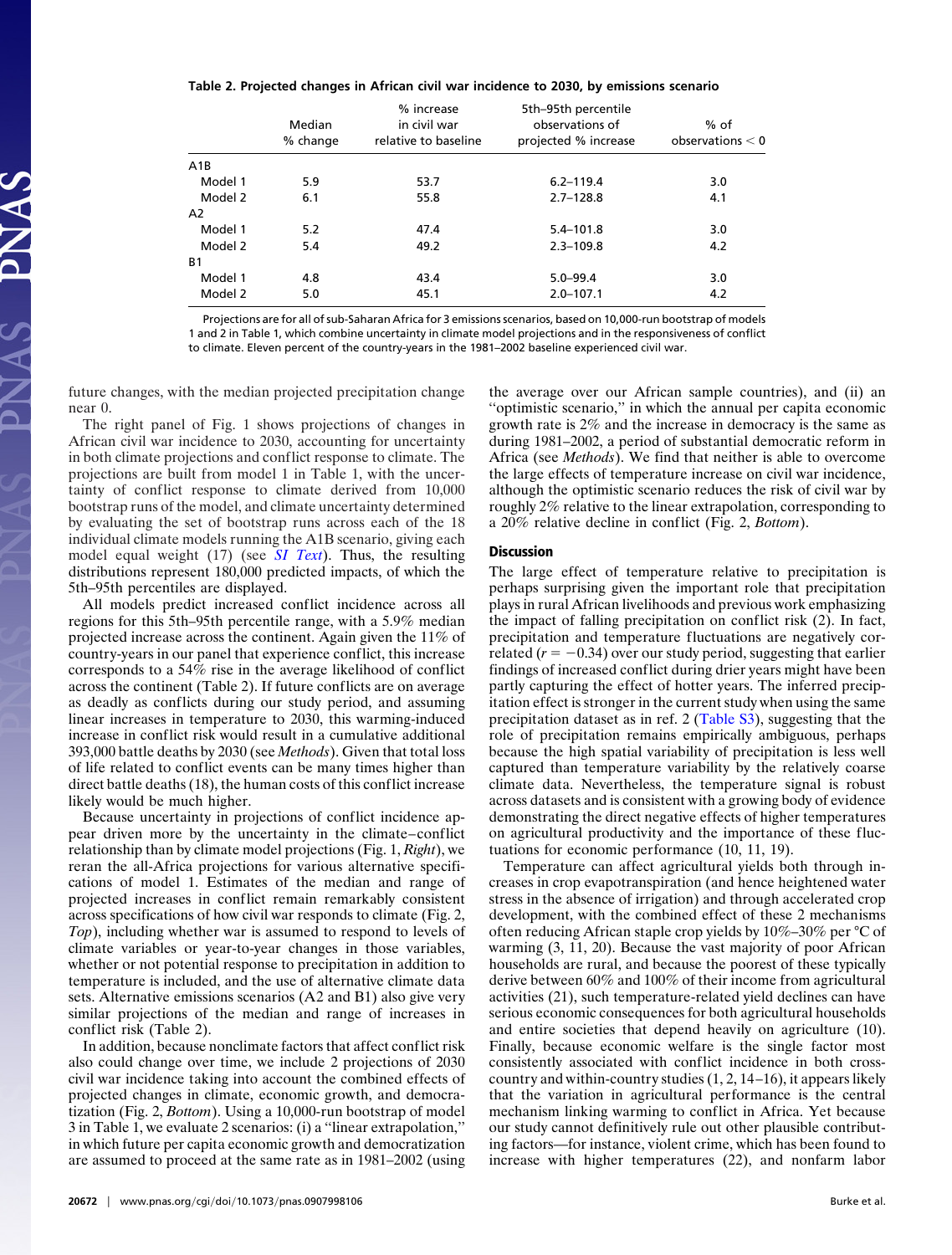

**Fig. 2.** Projected percent changes in the incidence of civil war for all of sub-Saharan Africa, including both climate and conflict uncertainty as calculated as in Fig. 1. (*Top*) Projections based on alternative specifications of the relationship between climate and conflict, with other factors fixed. (*Bottom*) Projected combined effects of changes in climate, per capita income, and democracy. Dark vertical lines represent the median projection, colored boxes show the interquartile range, and whiskers indicate the 5th–95th percentile of projections, using climate projections from all climate models for the A1B scenario, such that each boxplot represents 180,000 projections. Each specification includes the variables listed on the left (contemporaneous and lagged for the climate variables) in addition to country time trends and country fixed effects.

productivity, which can decline with higher temperatures (23) further elucidating the relative contributions of these factors remains a critical area for future research.

Nevertheless, the robustness of the reduced-form relationship between temperature and conflict across many alternative model specifications argues for a large direct role of temperature in shaping conflict risk. When combined with the unanimous projections of near-term warming across climate models and climate scenarios, this temperature effect provides a coherent and alarming picture of increases in conflict risk under climate change over the next 2 decades in Africa. Furthermore, the adverse impact of warming on conflict by 2030 appears likely to outweigh any potentially offsetting effects of strong economic growth and continued democratization. We view this final result with some caution, however, because economic and political variables are clearly endogenous to conflict; for example, conflict may both respond to and cause variation in economic performance (2) or democratization. Consequently, credibly identifying past or future contributions of economic growth or democratization to civil war risk is difficult. We interpret our result as evidence of the strength of the temperature effect rather than as documentation of the precise future contribution of economic progress or democratization to conflict risk. Similarly, we do not explicitly account for any adaptations that might occur within or outside agriculture that could lessen these countries' sensitivities to high temperatures, and thus our 2030 results should be viewed as projections rather than predictions.

The possibility of large warming-induced increases in the incidence of civil war has a number of public policy implications. First, if temperature is primarily affecting conflict via shocks to